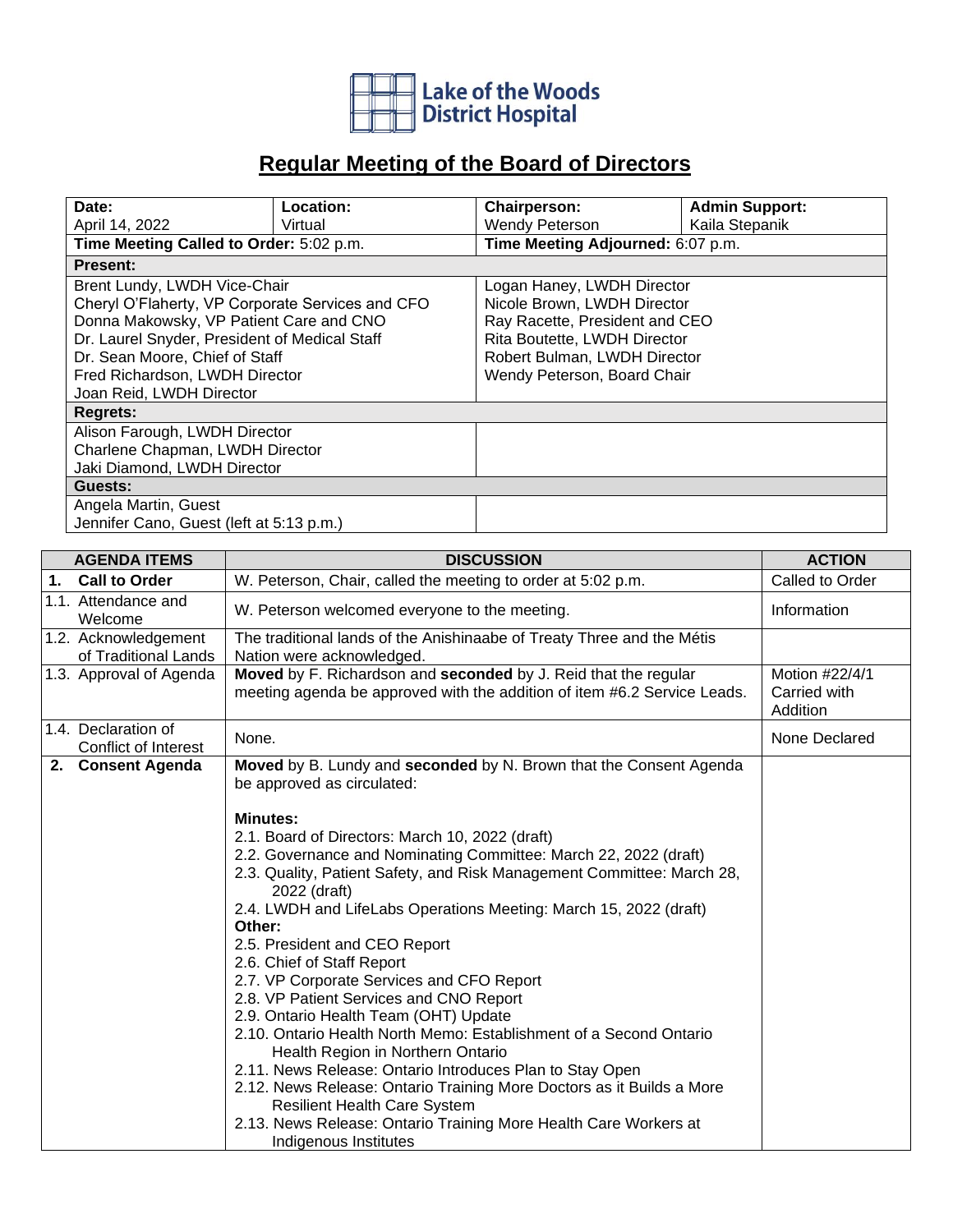| <b>AGENDA ITEMS</b>                                                                       | <b>DISCUSSION</b>                                                                                                                                                                                                                                                                                                                                                                                                                                                                                                                                                                                                                                                                                                                                                                                                                                                                                                                                                                                                                                                                                                                                                                                                                                                                                                                                                                                                                                                                                | <b>ACTION</b>                                      |
|-------------------------------------------------------------------------------------------|--------------------------------------------------------------------------------------------------------------------------------------------------------------------------------------------------------------------------------------------------------------------------------------------------------------------------------------------------------------------------------------------------------------------------------------------------------------------------------------------------------------------------------------------------------------------------------------------------------------------------------------------------------------------------------------------------------------------------------------------------------------------------------------------------------------------------------------------------------------------------------------------------------------------------------------------------------------------------------------------------------------------------------------------------------------------------------------------------------------------------------------------------------------------------------------------------------------------------------------------------------------------------------------------------------------------------------------------------------------------------------------------------------------------------------------------------------------------------------------------------|----------------------------------------------------|
|                                                                                           | 2.14. Ontario Not-for-Profit Corporations Act (ONCA), 2010 Supplementary                                                                                                                                                                                                                                                                                                                                                                                                                                                                                                                                                                                                                                                                                                                                                                                                                                                                                                                                                                                                                                                                                                                                                                                                                                                                                                                                                                                                                         | Motion #22/4/2                                     |
|                                                                                           | Documents                                                                                                                                                                                                                                                                                                                                                                                                                                                                                                                                                                                                                                                                                                                                                                                                                                                                                                                                                                                                                                                                                                                                                                                                                                                                                                                                                                                                                                                                                        | Carried                                            |
| 3. Education<br>3.1. Ontario Not-for-<br><b>Profit Corporations</b><br>Act (ONCA), 2010   | R. Racette provided a detailed update on ONCA and the process for<br>implementation.<br>Implementation must be completed by October 2024. LWDH is<br>$\bullet$<br>aiming to have LWDH's Governance Documents aligned with ONCA<br>by October 2023 to allow time for a review by legal counsel. LWDH<br>will bring forward the ONCA-aligned Governance Documents for<br>approval at the June 2024 Annual Meeting.<br>LWDH will be working with the Board's Policy Refresh Working Group<br>$\bullet$<br>to ensure appropriate policies are updated to comply with ONCA. The<br>Administrative by-laws will also need to be reviewed.<br>Will need to seek guidance on ex-officios and voting rights.<br>$\bullet$                                                                                                                                                                                                                                                                                                                                                                                                                                                                                                                                                                                                                                                                                                                                                                                 | Information                                        |
| 4. Strategy Items<br>4.1. Quality and Patient<br>Safety: LWDH<br><b>Staffing Shortage</b> | LWDH's current overall vacancy rate is 25%.<br>$\bullet$<br>R. Racette held a local media update last week.<br>The effort and dedication from all staff and physicians are<br>commended.<br>The following risk issues were identified:<br>$\bullet$<br>Have a high vacancy rate, but staff are also testing positive for<br>$\circ$<br>COVID-19, are on isolation due to COVID-19 exposure, and<br>are getting ill with other illness.<br>Staffing has been extremely challenging, and is our highest<br>$\circ$<br>area of risk (i.e., nurse-to-patient ratios, staff in specialty areas<br>$etc.$ ).<br>Recent difficulties experienced in Chemotherapy, Surgical<br>$\circ$<br>Services, ICU, and the Emergency Department were reviewed.<br>Continue to struggle with recruitment; summer will be a difficult<br>$\circ$<br>period.<br>LWDH has started to rent accommodations for agency nurses<br>$\circ$<br>and new recruits. Accommodations will also be part of the new<br>hospital planning as an "out of scope" piece of the project.<br>ED physician payment discrepancies between provinces were<br>$\circ$<br>discussed; Ontario pays less than Manitoba.<br>Currently facing a lot of open ED shifts from July to December<br>$\circ$<br>2022. LWDH will be working with Ontario Health on this.<br>LWDH continues to advocate for the restoration of access to<br>services in Winnipeg, MB.<br>These concerns will be discussed with the All Nations Health Partners<br>(ANHPs). | Information                                        |
| <b>Discussion Items</b><br>5.<br>5.1. LWDH Anishinaabe<br><b>Advisory Council</b>         | Following discussion, it was agreed by all Directors in attendance that this<br>council's establishment is extremely important for the LWDH and our<br>communities, and as such, should have a title that is inclusive of our<br>communities and reflective of the communities we live in. The Board of<br>Directors supports and recommends that the name be inclusive of the<br>Anishinaabe and Métis Nation and should be retitled to one of:<br>1. Anishinaabe and Métis Nation Advisory Council/Committee or<br>2. Indigenous Advisory Council/Committee<br>A call of interest was circulated to all Board Directors for a representative<br>to sit on this council. It was moved by N. Brown and seconded by F.<br>Richardson that Logan Haney be appointed as the Board of Director<br>representative on the Anishinaabe Advisory Council.                                                                                                                                                                                                                                                                                                                                                                                                                                                                                                                                                                                                                                                | <b>Recommendation</b><br>Motion #22/4/3<br>Carried |
| <b>Decision Items</b><br>6.                                                               |                                                                                                                                                                                                                                                                                                                                                                                                                                                                                                                                                                                                                                                                                                                                                                                                                                                                                                                                                                                                                                                                                                                                                                                                                                                                                                                                                                                                                                                                                                  |                                                    |
| 6.1. Professional Staff<br>Privileges                                                     | Moved by L. Haney and seconded by F. Richardson that the Professional<br>Staff Privileges for the year ending December 31, 2022, be approved with                                                                                                                                                                                                                                                                                                                                                                                                                                                                                                                                                                                                                                                                                                                                                                                                                                                                                                                                                                                                                                                                                                                                                                                                                                                                                                                                                | Motion #22/4/4                                     |